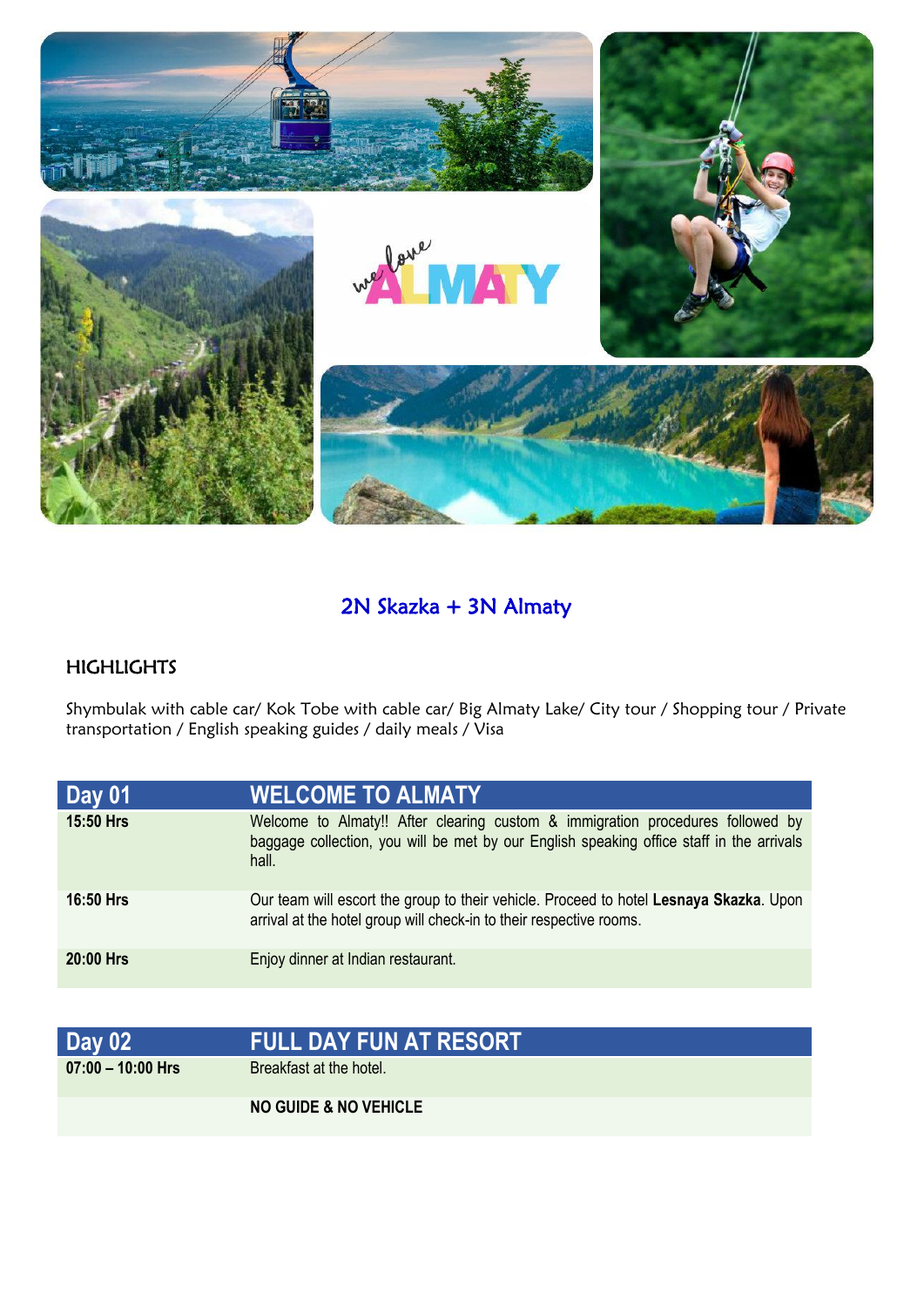| <b>Day 03</b>       | <b>CITY TOUR   KOK TOBE TOUR</b>                                                                                                                                                                                                                                                                                                                                                                                                                                                                                                                                                                                                                                                                                                                                                                                                                                                                                                                                                                                                                                                                                                                                            |
|---------------------|-----------------------------------------------------------------------------------------------------------------------------------------------------------------------------------------------------------------------------------------------------------------------------------------------------------------------------------------------------------------------------------------------------------------------------------------------------------------------------------------------------------------------------------------------------------------------------------------------------------------------------------------------------------------------------------------------------------------------------------------------------------------------------------------------------------------------------------------------------------------------------------------------------------------------------------------------------------------------------------------------------------------------------------------------------------------------------------------------------------------------------------------------------------------------------|
| $07:00 - 10:00$ Hrs | Breakfast at the hotel.                                                                                                                                                                                                                                                                                                                                                                                                                                                                                                                                                                                                                                                                                                                                                                                                                                                                                                                                                                                                                                                                                                                                                     |
|                     | Check-out from Lesnaya Skazka.                                                                                                                                                                                                                                                                                                                                                                                                                                                                                                                                                                                                                                                                                                                                                                                                                                                                                                                                                                                                                                                                                                                                              |
| 10:00 Hrs           | <b>PANFILOV PARK &amp; ZENKOV CATHEDRAL</b><br>Its Almaty's most popular strolling and picnic places for people of all ages. The Park is<br>named and dedicated to the Panfilov Heroes who were 28 soliders of an Almaty Infantry.<br>Their memories are etched at the fearsome war memorial east of the Zenkov Cathedral<br>which depict soliders from all 15 soviet republics on the map of USSR. The Park is lush<br>green area and it's a good place to sit, rest, relax and see the bustling sights of the city.<br>'ZenkovCathedral', is one of the most beautiful, magnificent and architectural monument<br>of the city of Almaty with the height of 56 meters and is located in the green Panfilov Park<br>of Almaty. A. Zenkov had supervised the construction of this cathedral in the early 19th<br>century and legend goes that it was built without a single nail. But unfortunately, it's not<br>true. Although the design is remarkably unique but it's because of the advanced<br>technological expertise of that time. They used the construction concept of Semi ruche<br>which meant using of reinforced concrete, timber preservation and ventilation. |
| 14:00 Hrs           | Lunch at Indian restaurant.<br>Proceed to check-in at your hotel in Almaty City.                                                                                                                                                                                                                                                                                                                                                                                                                                                                                                                                                                                                                                                                                                                                                                                                                                                                                                                                                                                                                                                                                            |
|                     |                                                                                                                                                                                                                                                                                                                                                                                                                                                                                                                                                                                                                                                                                                                                                                                                                                                                                                                                                                                                                                                                                                                                                                             |
| 17:00 Hrs           | <b>VISIT TO KOK TOBE HILL</b><br>Kok Tobe is the highest point in the city of Almaty standing on a 1100 m hill at the south-<br>east edge of the city. It is worth a visit to KokTobe because of its panoramic view of the<br>city from all directions. To reach the KokTobe hill, one should take a cable car ride which<br>starts near Hotel Kazakhstan and goes over some of the oldest parts of Almaty and the<br>magnificent fruit growing gardens. Once you reach the KokTobe hill, you would see the<br>famous 372 m high TV Tower which is visible from far and offers great views of the<br>mountains and the city plus many attractions at the top including many restaurants<br>serving cuisines from across the globe.                                                                                                                                                                                                                                                                                                                                                                                                                                          |
| 20:00 Hrs           | Dinner at Indian restaurant.                                                                                                                                                                                                                                                                                                                                                                                                                                                                                                                                                                                                                                                                                                                                                                                                                                                                                                                                                                                                                                                                                                                                                |

| Day 04            | <b>FUN IN SHYMBULAK   SHOPPING TOUR</b>                                                                                                                                                                                                                                                                                                                                                                                                         |
|-------------------|-------------------------------------------------------------------------------------------------------------------------------------------------------------------------------------------------------------------------------------------------------------------------------------------------------------------------------------------------------------------------------------------------------------------------------------------------|
| 07:00 - 10:00 Hrs | Breakfast at the hotel.                                                                                                                                                                                                                                                                                                                                                                                                                         |
| 10:00 Hrs         | <b>VISIT TO SHYMBULAK SKI RESORT</b><br>Proceed on an excursion to the beautiful mountain resort of Shymbulak Ski resort<br>including Gondola tickets to level 3 and services of our English speaking guide.                                                                                                                                                                                                                                    |
|                   | "Shymbulak Ski Resort" is located in the beautiful Zailiyskiy Alatau mountain at 2260 m<br>above sea level. It is 25 Km from the city centre of Almaty city and has an average<br>temperature of +25C in the summer & -7C in the winter months. The average snowfall is<br>around 1.5M. It is usually very sunny as the average number of sunny days a year can<br>reach 90%. Ski season is normally begins in December and can run into April. |
|                   | The ski slopes are served by Gondola cars from "Medeu" to the base of Shymbulak,<br>2260 m above sea level. This Gondola is the world's third-longest Gondola with a length<br>of 4.5 KM. The Gondola has 114 comfortable cabins for all guests of the resort and has<br>the capacity of 2,000 people per hour. The Ski resort has six lifts that service the                                                                                   |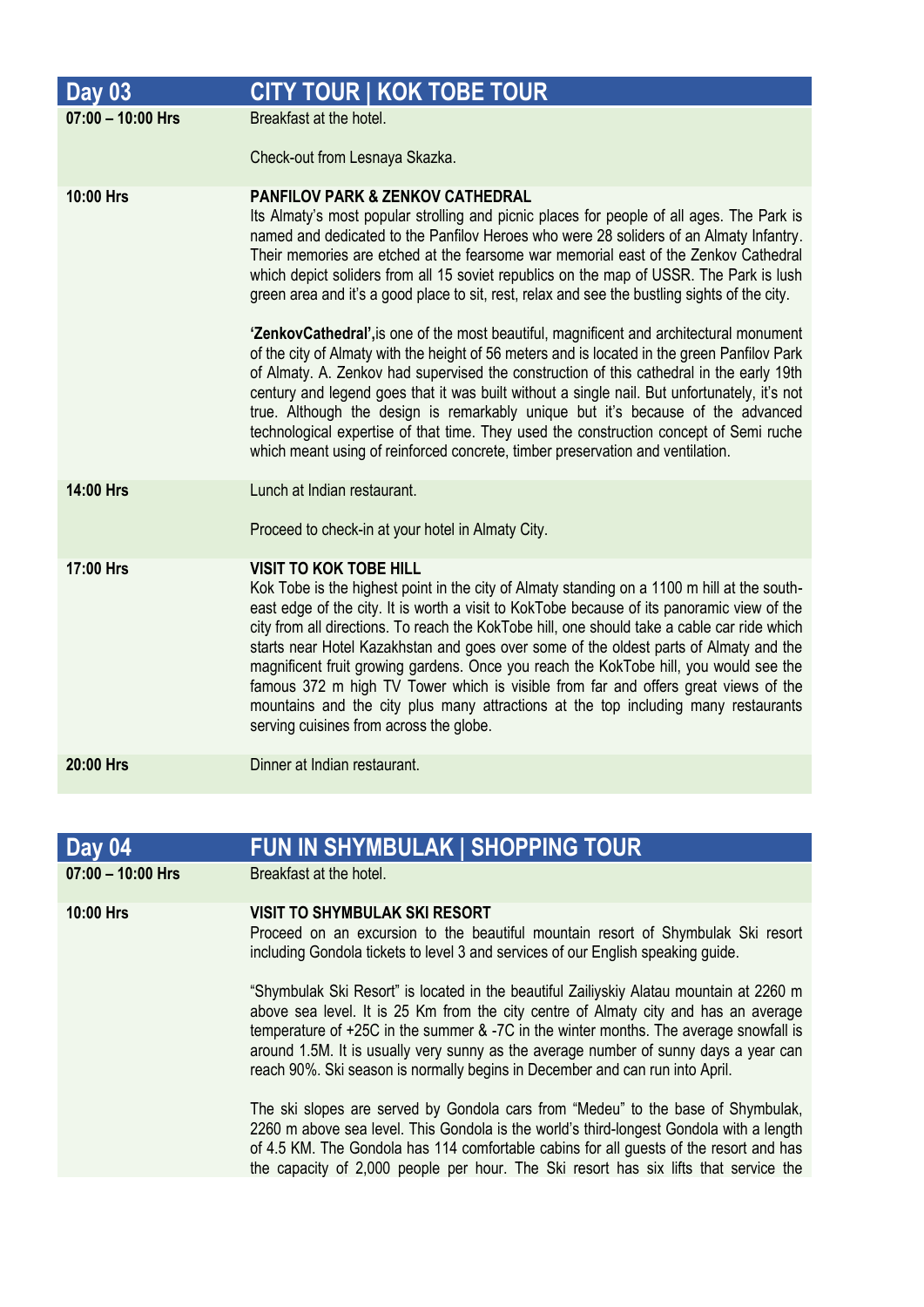|                  | mountains. Two combination lifts (Combi1 & Combi2) that have both quad-chairs and 8<br>passenger cabins, two quad-chair lifts. The lift system will take you to Talgar pass where<br>you are 3180 m above sea level. A vertical rise of 920 m. The majestic mountain view<br>with snowy slopes and evergreen Tien Shan are spectacular and must be seen.<br>Located in the resort is a hotel, restaurants, café and coffee shop with a variety of cuisine<br>to suit all taste. |
|------------------|---------------------------------------------------------------------------------------------------------------------------------------------------------------------------------------------------------------------------------------------------------------------------------------------------------------------------------------------------------------------------------------------------------------------------------------------------------------------------------|
|                  | Time at leisure.                                                                                                                                                                                                                                                                                                                                                                                                                                                                |
| <b>14:00 Hrs</b> | Lunch at Indian restaurant.                                                                                                                                                                                                                                                                                                                                                                                                                                                     |
|                  | Relax at the hotel.                                                                                                                                                                                                                                                                                                                                                                                                                                                             |
| 17:00 Hrs        | <b>Shopping Tour</b><br>Almaty is great for shopping. Your tour guide will take you to visit various modern<br>shopping malls around the city. Some of the well known malls are Mega Mall, Dostyk<br>Plaza, Villa boutiques.                                                                                                                                                                                                                                                    |
| 20:00 Hrs        | Dinner at Indian restaurant.                                                                                                                                                                                                                                                                                                                                                                                                                                                    |

## **Day 05 BIG ALMATY LAKE | GREEN BAZAAR + RAKHAT CHOCOLATE SHOP 07:00 – 10:00 Hrs** Breakfast at the hotel. **10:00 Hrs VISIT TO BIG ALMATY LAKE** Lake located at an altitude of 2500 meters above sea level. The inhabitants call it Zhasylkol which means "Green Lake" in Kazakh language. You will spend a few hours enjoying the pristine natural beauty of the glaciers, the harsh peaks and pine forests. On the return back to the city, the group will make a quick halt to visit The First President Park. The total area of the park is 73 hectares. The main idea of the creation the park is a combination of the unique natural landscape of Almaty and scientific achievements of the twentieth century. **14:00 Hrs** Lunch at Indian restaurant. Relax at the hotel. **15:00 Hrs GREEN BAZAAR + RAKHAT CHOCOLATE SHOP**  If you are among these, who don't like to go to a mall and prefer the outdoor market among fresh air and belong to the old-school shopping type, then without wasting any time, head straight towards the Zelyony Bazaar located close to the Paniflov Park in Almaty. Also, known as the Green Market, this market is your typical local market where you can purchase everything starting from meat to spices to fruits to even clothes and furniture. The key to shopping here is that you should have a flair for bargaining and you can get everything at a very reasonable rate. You will be delighted to see the colourful atmosphere and the variety of goods available. Right next door is the famous Rakhat Chocolate shop. **Rakhat** which means pleasure in Kazakh is the oldest manufactures of chocolates dating back to almost 70 years. Around 3500 workers work in basically 2 factories, one located in Almaty and one in Shymkent city. They also make chocolates for people suffering from diabetes and their low-calorie products like candies, cookies and waffles are a range among the people and tourists